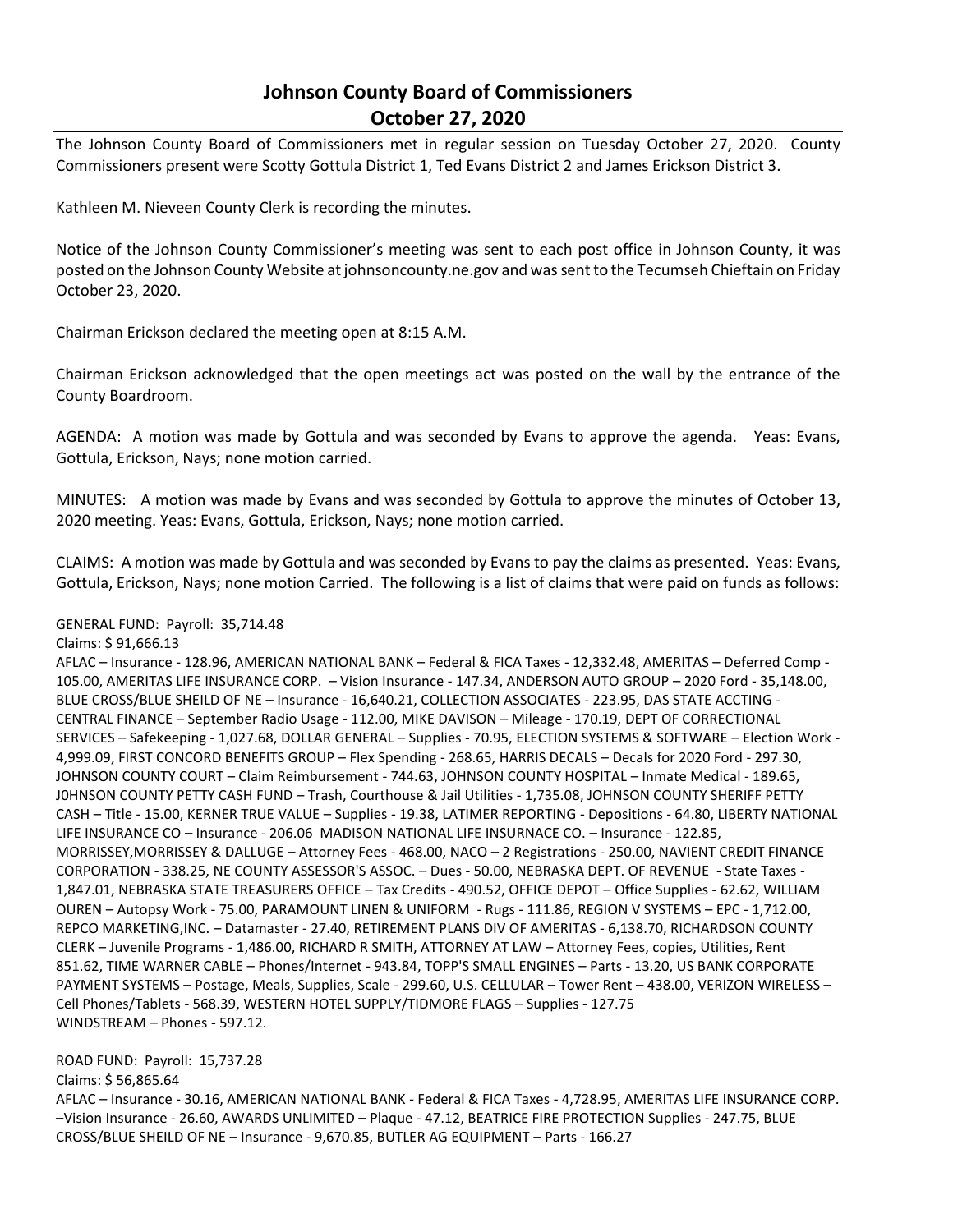FIRST CONCORD BENEFITS GROUP – Flex Spending - 65.00, G & G OIL – October Fuel - 12,894.91, JOHNSON COUNTY HOSPITAL – Pre-Employment - 60.00, J0HNSON COUNTY PETTY CASH FUND – Barn Utilities - 252.67, KAN EQUIP, INC Parts & Labor – 2,134.25, MARTIN MARIETTA MATERIALS – Rock - 19,189.67, MILLER SEED – Erosion Seed – 852.00 NEBRASKA DEPT. OF REVENUE – State Taxes - 673.00, NEBRASKA PUBLIC POWER – Utilities - 68.66, PARAMOUNT LINEN & UNIFORM – Rugs - 28.14, RETIREMENT PLANS DIV OF AMERITAS - 2,491.30, SENECA SANITATION – Trash Pickup - 60.00, SPEERS TRUCK REPAIR LLC - 1,132.46, TURNBULL AG TIRES – Tires/Repairs - 505.00, US BANK CORPORATE PAYMENT SYSTEMS – Supplies, Fuel, Equipment - 1,277.14, U.S. CELLULAR – Internet - 73.69, VERIZON WIRELESS – Tablet - 40.01, WASHINGTON NATIONAL INS COMPANY – Insurance - 9.25, WINDSTREAM Landline Phones - 140.79

911 EMERGENCY MANAGEMENT FUND: Claims: \$2,443.02 J0HNSON COUNTY PETTY CASH FUND – OPPD 911 Tower - 42.26, WINDSTREAM NEBRASKA INC – 911 Phones - 2,400.76

AMBULANCE SERVICE FUND Claims: \$406.69 JOHNSON COUNTY ROAD DEPT. – Fuel - 153.70, MATHESON TRI-GAS INC – Oxygen - 84.89, PANKO REPAIR Battery – 168.10

Emergency Manager Amanda Burki and Deputy Alyson Gottula were present at the meeting to give the board an update on Covid-19, and to discuss updates needed to continue with CPR training.

County Treasurer Nadine Beethe presented her report of all delinquent 2018 and prior real estate taxes.

A motion was made by Evans and was seconded by Gottula to direct the Johnson County Treasurer to issue tax sale certificates to the county upon any parcel of real estate listed which has been advertised for 3 years. Yeas: Evans, Gottula, Erickson, Nays; none motion carried.

A motion was made by Gottula, and was seconded by Evans to acknowledge that no outstanding tax sale certificates held in the name of the county expired three years ago, and the County Attorney is directed to take no action toward foreclosure this year. Yeas: Evan, Gottula, Erikson, Nays; none motion carried.

The board acknowledges the Distress Warrant Report of October 26, 2020 as prepared by the County Treasurer.

Highway Supt. Matt Schaardt discussed Snow Removal procedures, the new safety equipment that was purchased, bus routes, and the fencing of County ROW.

The board discussed the Resolution for the Cash-In-Lieu option with First Concord. The current rate of \$400.00 was discussed for opting out of the County Health Insurance, with the possibility of increasing it to \$550.00.

A motion was made by Evans and was seconded by Gottula to approve resolution 20-27 to increase the Cash-In-Lieu amount to \$550.00 per month. Yeas: Evans, Gottula, Nays; none abstain Erickson, Motion Carried.

A motion was made by Evans and was seconded by Scotty to approve the resolution for amendment and addendum to NIRMA/NIRMA II intergovernmental/interlocal to extend its commitment to participate in NIRMA and NIRMA II for the period of 3 years from July 1, 2021 through June 30, 2024. Yeas: Evans, Gottula, Erickson, Nays; nonemotion carried.

Sheriff Scott Walton was present at the meeting to discuss with the board the repair or replacement of the generator at the Sheriff's Dept, and the purchase of new Camera's for 3 of the Vehicles. Sheriff Walton had quotes for the repair or replacement of the generator but the board was not sure about if the current generator was large enough for the entire building, so they asked Doug Goracke about the size of generator needed and to look into grants to help with the cost of a larger generator if the board would decide to replace the current one.